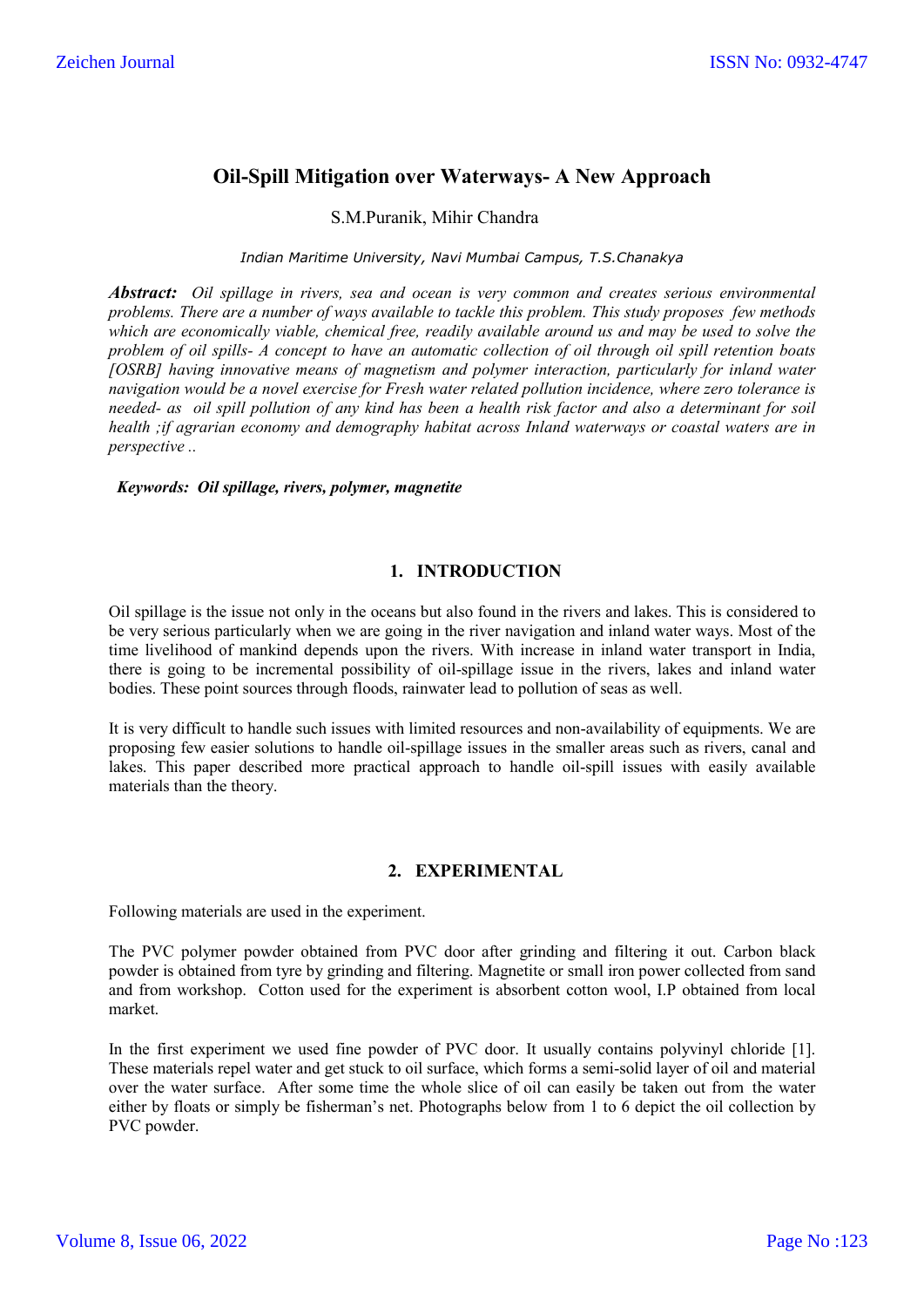

Figure 1. Clean Water Figure 2. Oil Layer With PVC Powder



Figure 3. Oil Layer Being Removed Figure 4. Oil Slab Collected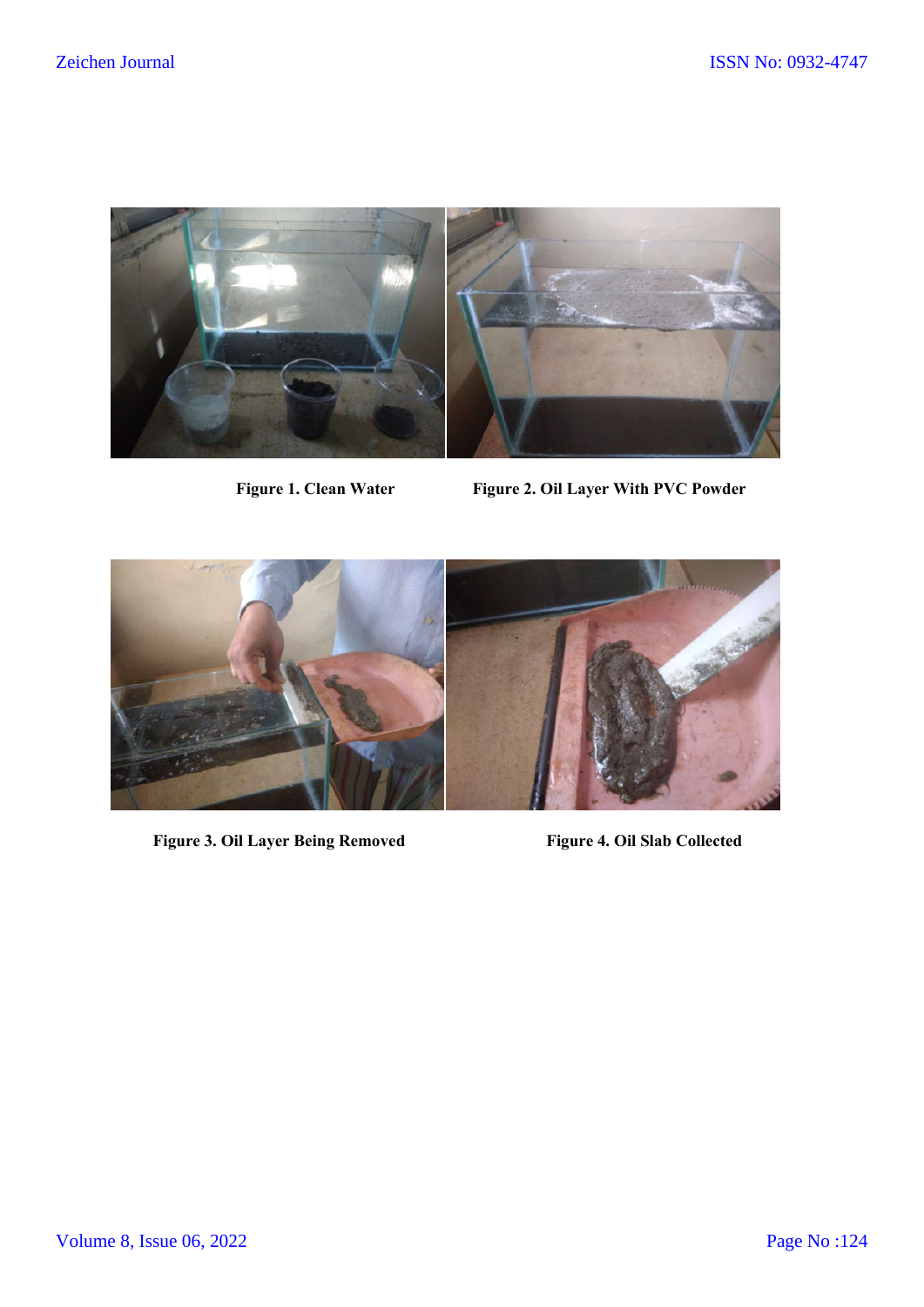

Figure 5. Removing Oil Slab With Nylon Mesh Figure 6. Oil Removed From Water

In the second experiment we used tyre material powder which is composed of natural rubber, synthetic rubber and carbon black [2]. Such powder spread over oil-spilled surface. After some time, it was observed that whole surface of oil became a semi-solid. Such semi-solid surface can easily be removed by floats or suitable material just to pull it out as shown in the following images, figures 7 to 11.



 **Figure 7. Carbon Black Over Oil Surface Figure 8. Carbon Back Over Water**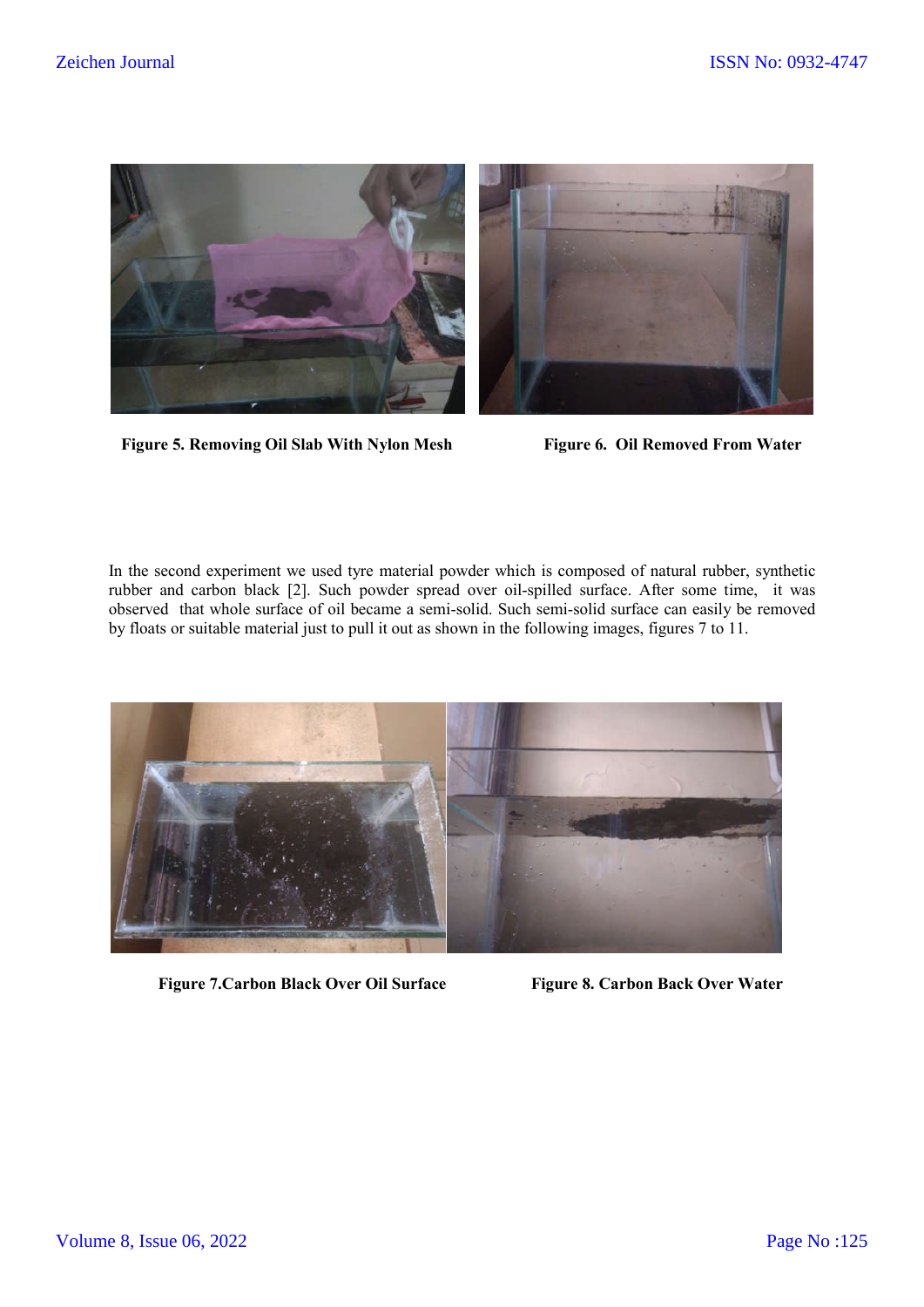

 **Figure 9. Carbon -Oil Being Removed Figure 10. Oil Slab Removed From Water**



 **Figure 11.Oil Removed Completely.**

One more experiment was performed with the combination of PVC powder and normal cotton. In this experiment, the PVC powder was poured on the oil surface, as it is demonstrated in Figures 1 to 6- we have spread cotton layer over the surface. The Cotton started absorbing water and oil along with PVC powder quickly; once absorbed fully, whole cotton soaked with oil and PVC powder reached at the bottom of the container, and settled at the bottom. This may be due to cotton becomes heavier and more dense due to absorption of water and oil-PVC powder combination. Here most of the oil gets absorbed and settled at the bottom of the container. This is illustrated in the Figures 12 to 17 below.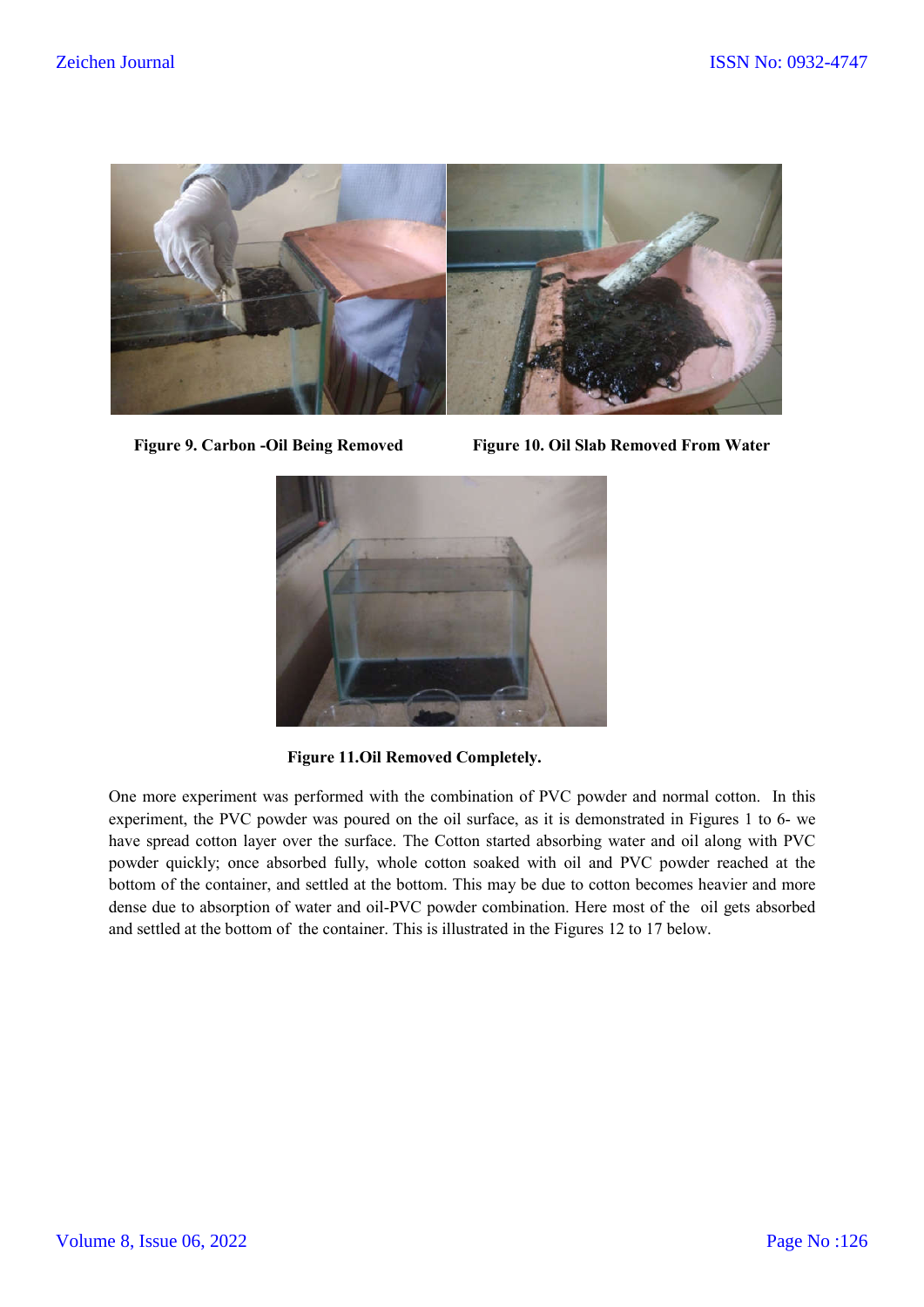



Figure 12. Clean Water Figure 13. PVC Powder Over Oil surface





 **Figure 14. Cotton Over The Surface Figure 15. Cotton And Mix Settling Down.**



Figure 16. Oil Removed From The Bottom Figure 17. Oil Removed Completely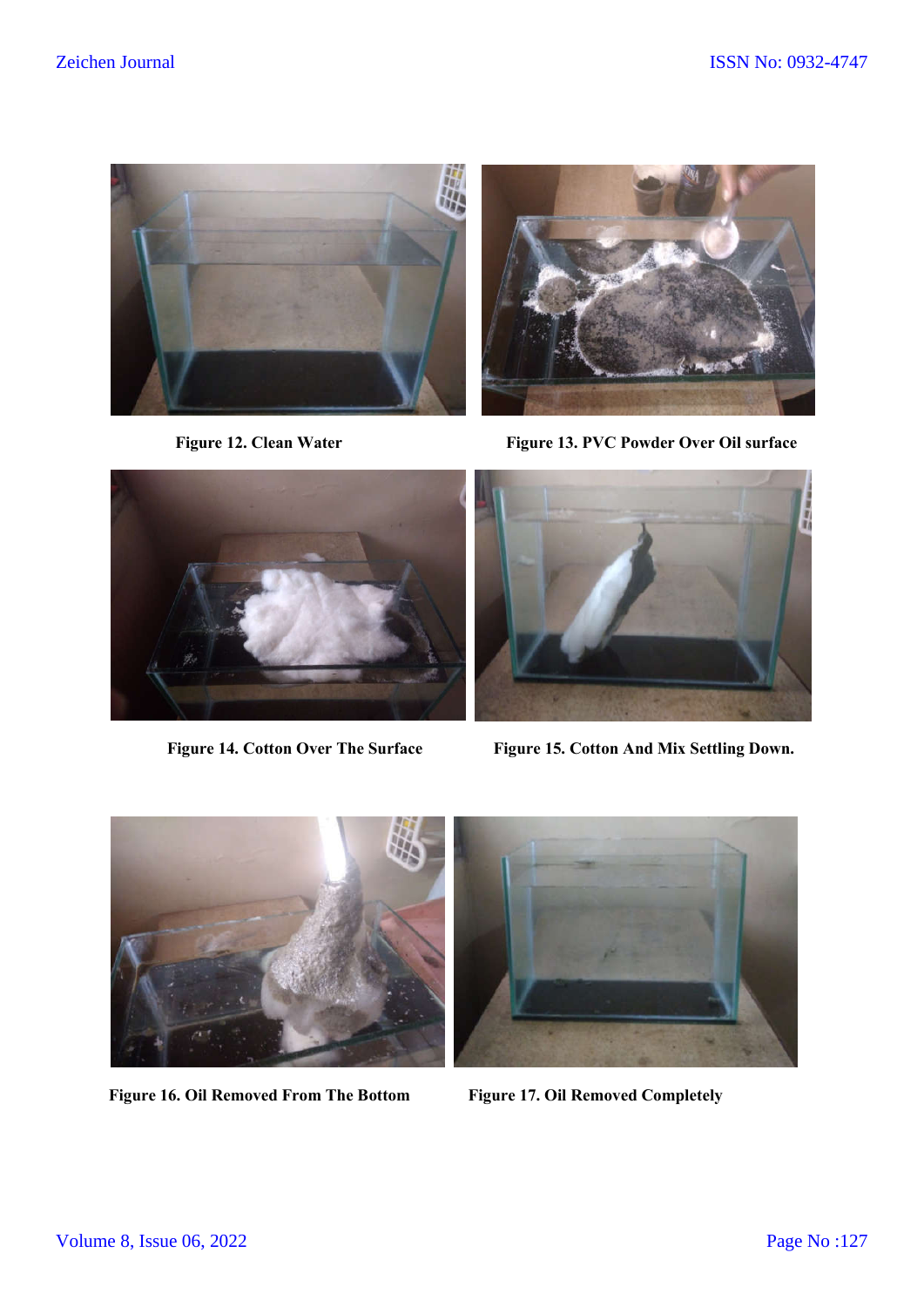These experiments also carried out at  $10^{0}$ C to understand the other effect of lower temperature. But we did not observe any significant change. This is illustrated at Figures 18 to 22. This confirms that the methods proposed for oil spillage are effective at lower temperature also.





Figure18. Clean Water Figure19. Carbon Black over oil



**Figure 20. Cotton And Oil Setting At the Bottom Figure 21. Oil Removed**





**Figure 22. Clean Water After Removing of Oil**.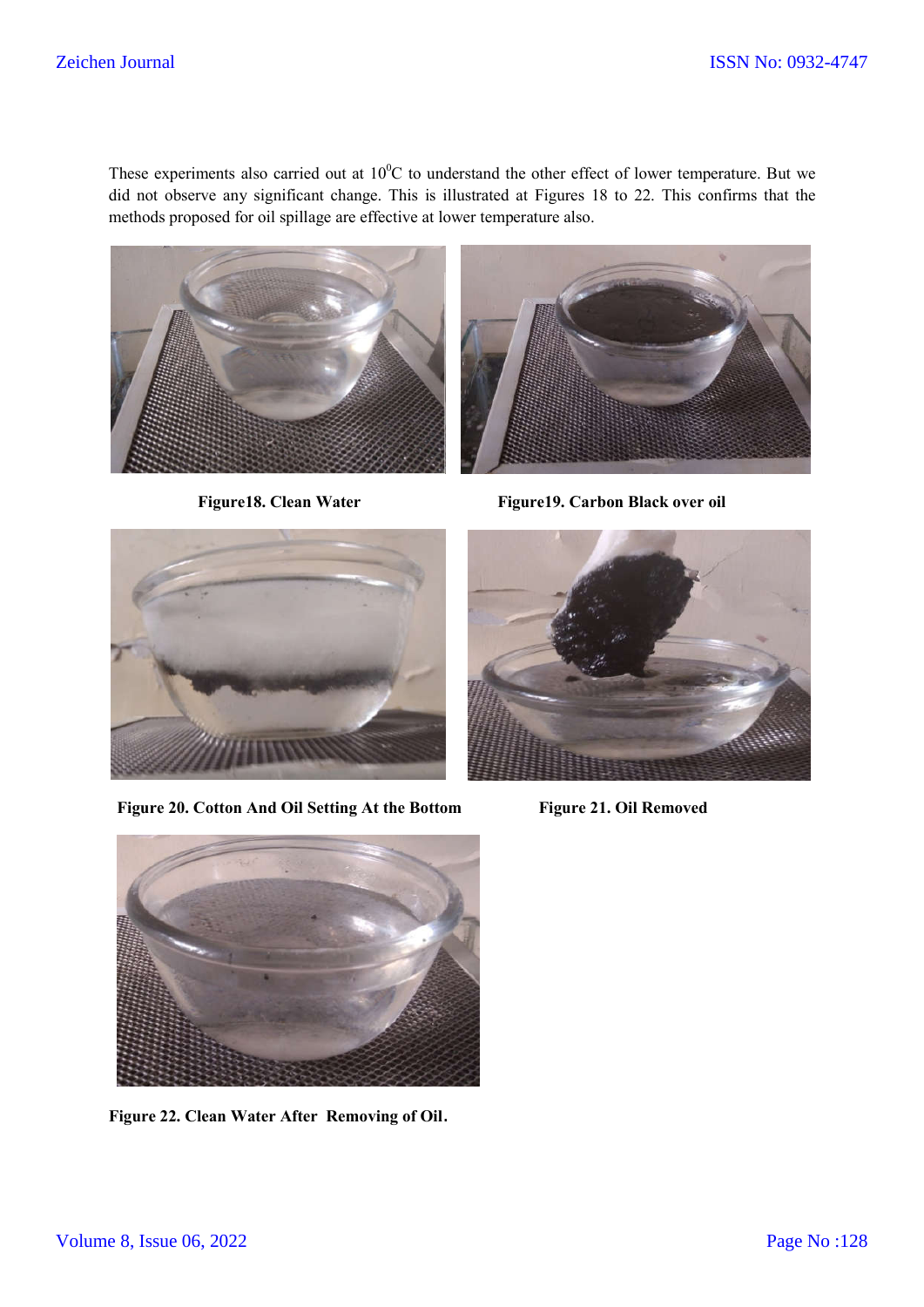The fourth experiment is performed with strong neodymium magnets which are attached at the outer side of a boat's hull near the draft or at water level. Then it is experimented with spraying very fine magnetite particles; small iron particles over the oil surface as much as possible As these are very fine and lightweight, the tiny particles float on the oil surface and stick to oil. Then boat is brought in oil spill affected area. It is observed that most of the oil starts getting attracted towards the magnets which is attached to the boat's outer shell. This may be due to attraction of magnetite particles along with the oil surface towards the magnets and eventually oil gets pulled towards the boat and stuck to the outer surface near magnets.

Once magnetite-oil gathered around the boat then it is easy to scoop or pump the oil by some other devices and collect in the container or slop like tanks. The experimental images are shown in the Figure 23 to 26.



**Figure 23. Boat With Magnet Attached. Figure 24. Boat In Oil Affected Area**



**Figure 25. Magnetite over oil attracts to magnet. Figure 26. Magnetite and Oil Sticks to Magnet.**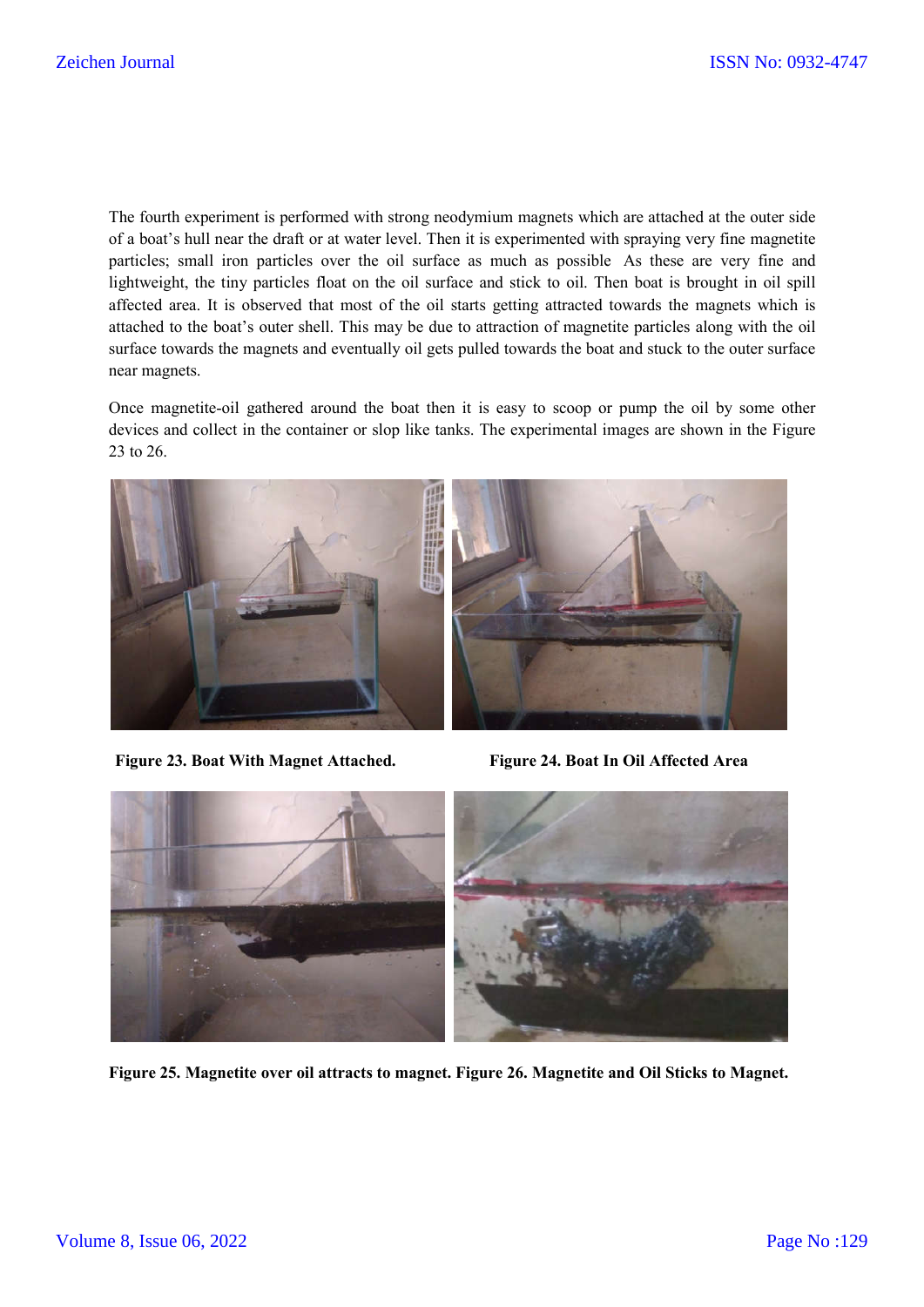A new design is under preparation in which oil automatically gets collected through the pipes into a barrel already kept inside the boat.

## **3. OBSERVATIONS**

The experimental results of oil recovered or removed by the above methods are tabulated in the Table 1 below.

**Table 1. Record of Oil before spill and recovered by the above methods.**

| Sr.No | <b>Method</b>                      | Oil before spill | <b>Approximate Oil</b><br>recovered | % oil recovered |
|-------|------------------------------------|------------------|-------------------------------------|-----------------|
|       | Magnet-Magnetite<br>method         | 50 ml            | $32 \text{ ml}$                     | 64              |
| 2.    | Carbon black tyre<br>powder-cotton | 50 ml            | 40 ml                               | 80              |
| 3.    | PVC powder over oil                | 50 ml            | 45 ml                               | 90              |
| 4.    | PVC powder-cotton                  | 50 ml            | 48 ml                               | 96              |

Following figures confirms the experimental results for tyre powder, PVC powder and cotton combination.



**Figure 27. 50 ml Oil in Beaker Before Spill Figure 28. Cotton -Tyre Powder Pushes Oil Down** 

Figure 27 depicts 50 ml of oil taken for spill demonstration. Figure 28 shows how oil-black tyre powder setteing down to the bottom after addition of cotton. After some time whole mass of cotton-oil-tyre powder is taken out and squeezed into beaker to see how much amount of oil recovered. It is found that almost 96% oil spilled recovered from the water surface as it can be seen in Figure 29 below.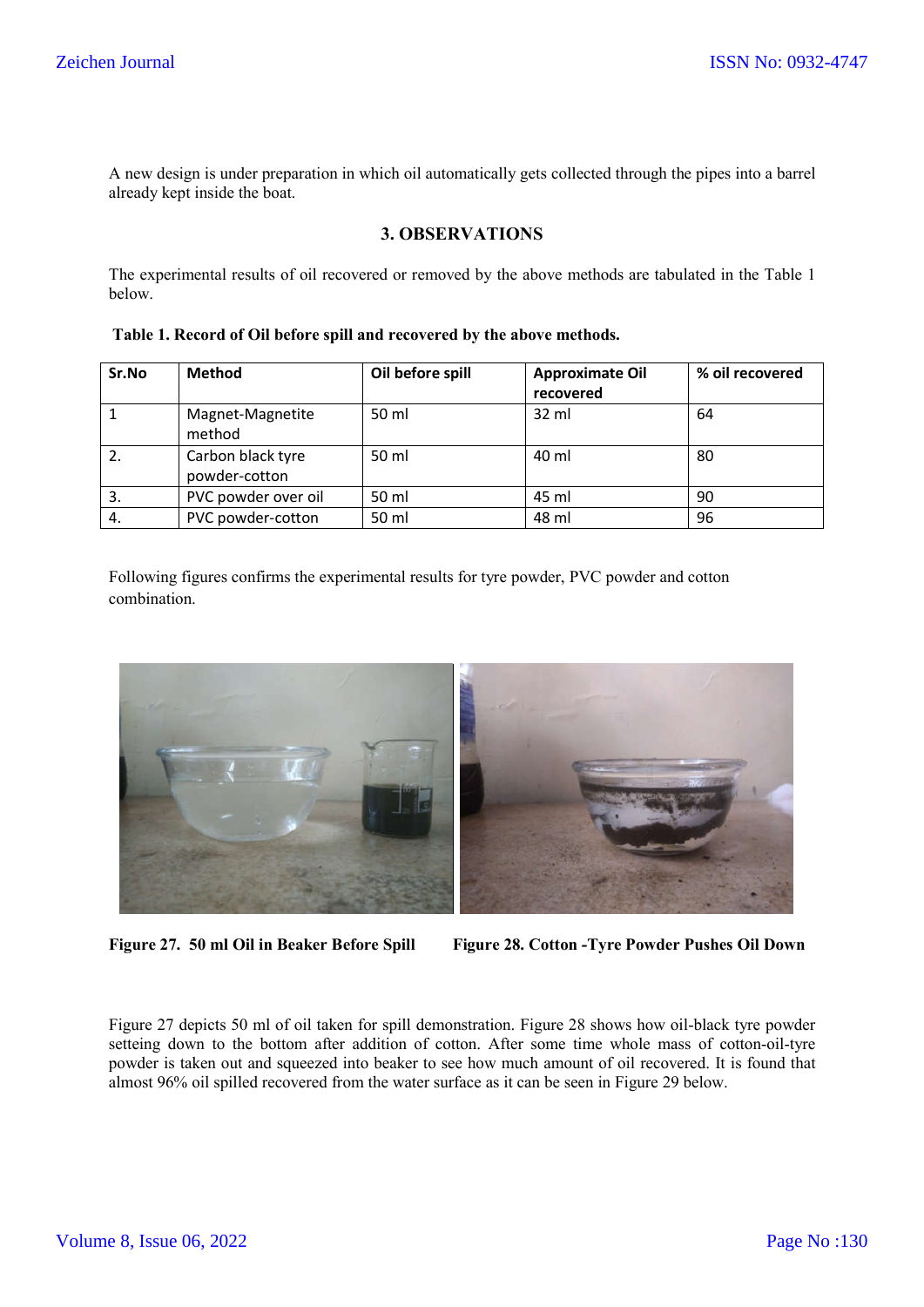

**Figure 29. Oil Recovered in Beaker by Squeezing the Cotton, confirm maximum collection of Oil.**

Figure 30 to 31 confirms amount of oil removed or recovered by the method of PVC powder-Cotton combination. It is observed from the figure 31 that almost 96% oil recovered after squeezing the cotton, leaving hardly any oil in the experimental glass tub.



**Figure 30. Beaker showing 50 ml Oil before spill. Figure 31. PVC-Cotton brings Oil Down.**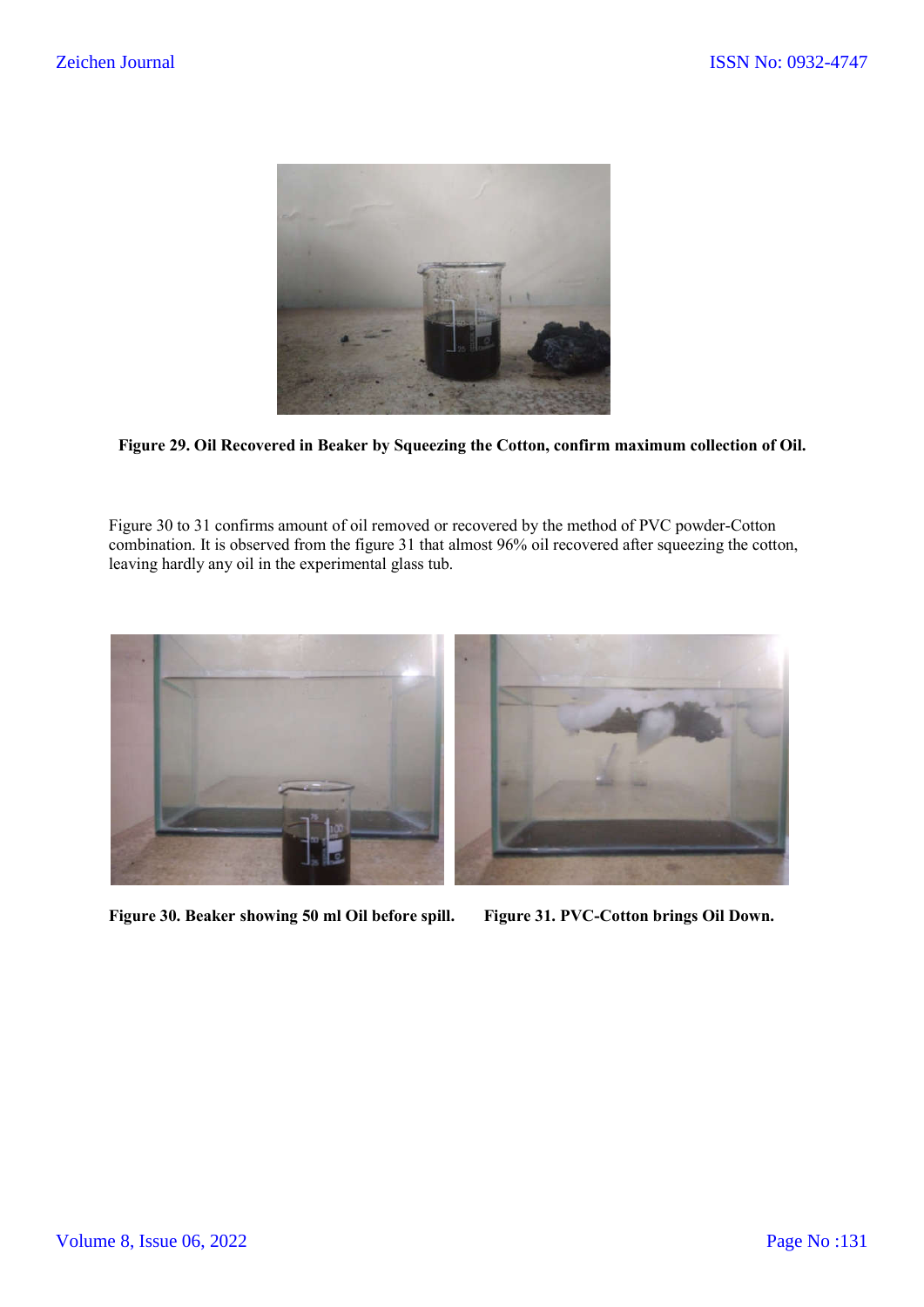

**Figure 31. Squeezed cotton releases absorbed oil in to beaker shows over 90 % removed.**

All the experimental results are summarized graphically in the following bar graph. It manifests itself that experiment with PVC and cotton produced best results as it has absorbed almost 98% oil from the water surface.

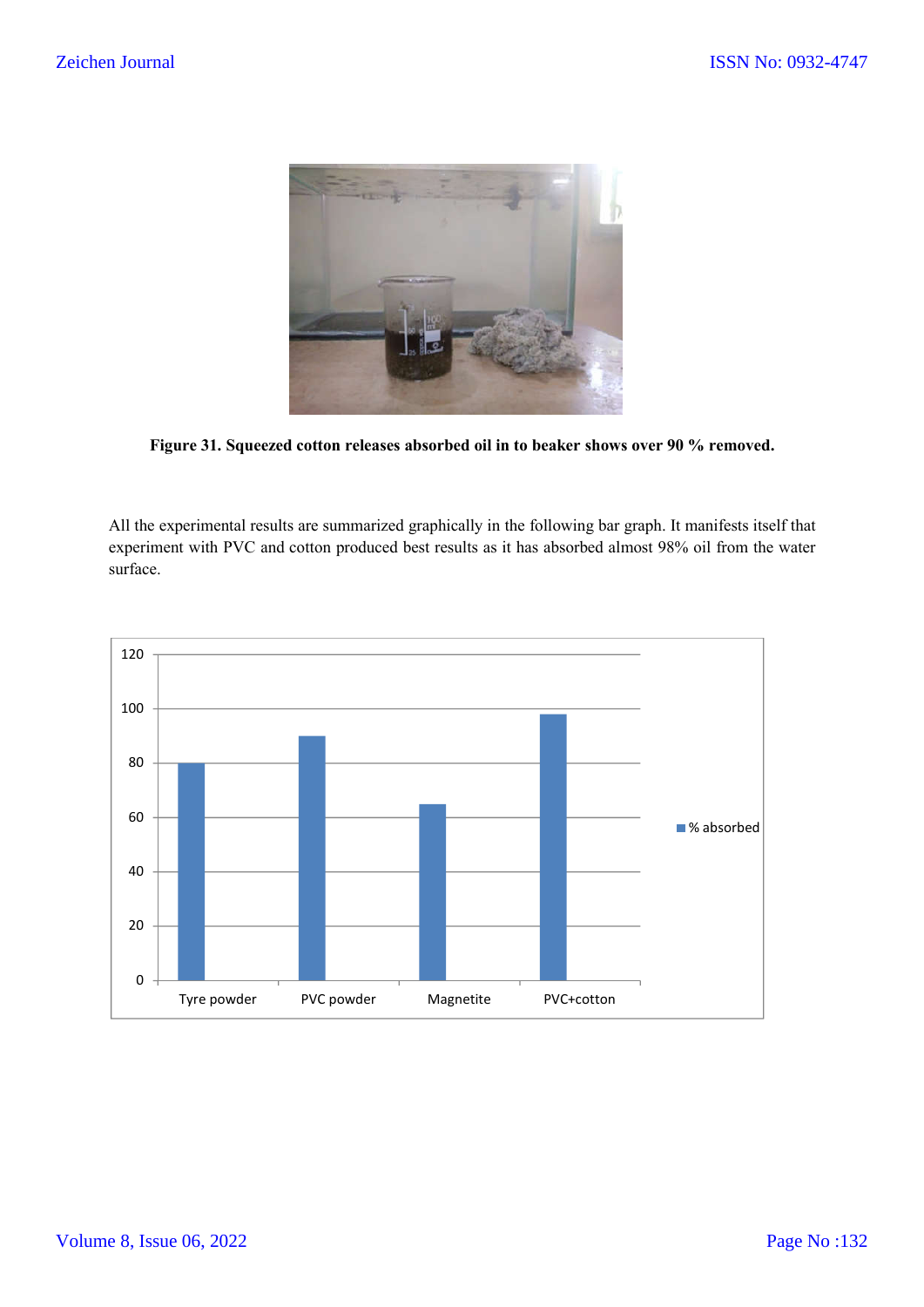## **4. RESULTS AND DISCUSSIONS**

The result of the fourth experiment shows that the oil collection by magnets is such that the oil gets stuck to the outer surface of boat, but is not easy to remove completely from shell area. New design may help in solving this issue.

However, in previous experiments of PVC powder and tyre powder or carbon black power and after adding cotton layer into PVC powder, it has been very easy to pull out entire oil slab without any difficulty. Almost over 80 % oil can easily removed from the water.

The particles of PVC material and carbon black are derived from raw material of petroleum oil and hydrocarbon products [3][4]. Such particles are hydro-phobic in nature and therefore, forms some kind of bonding with oil surface and gets stuck to the oil molecules.

Detailed study is still required to confirm observation considering various parameters such as temperature, density and environmental conditions. It would be therefore necessary to study the effectiveness of the method for flowing water such as river, salt water and ponds etc. Extremely fine powder of the sample of PVC or Carbon black is essential to form polymeric structure of oil surface over water so that it can be easily and completely taken out from the water.

## **5. CONCLUSION**

This study unlocks the pollution related problems across waterways and provides easier and economic solutions for marine pollutions as well as river and ponds. Pollution of oil contributes to reasonable quantification as a factor, not only as impediment to trade, supply chain, agrarian based economy; but also to the livelihood of fisherman community as the fish-haul/marine species gets affected. Moreover the human health of community which is entirely dependent on water gets a setback due to medical problems. All living beings could suffer due to waterborne chronic diseases that are deprived of knowledge and facilities and habituating across coastal belt may be ameliorated if zero tolerance is achieved against oilspill related pollution over waterways.

## **Acknowledgements.**

Sincere acknowledgement is extended to Shri.S.G Panchal and staff of Indian Maritime University, Navi Mumbai Campus (T.S.Chanakya), who helped us in providing PVC powder, Carbon black powder, and magnetite for experimental purpose.